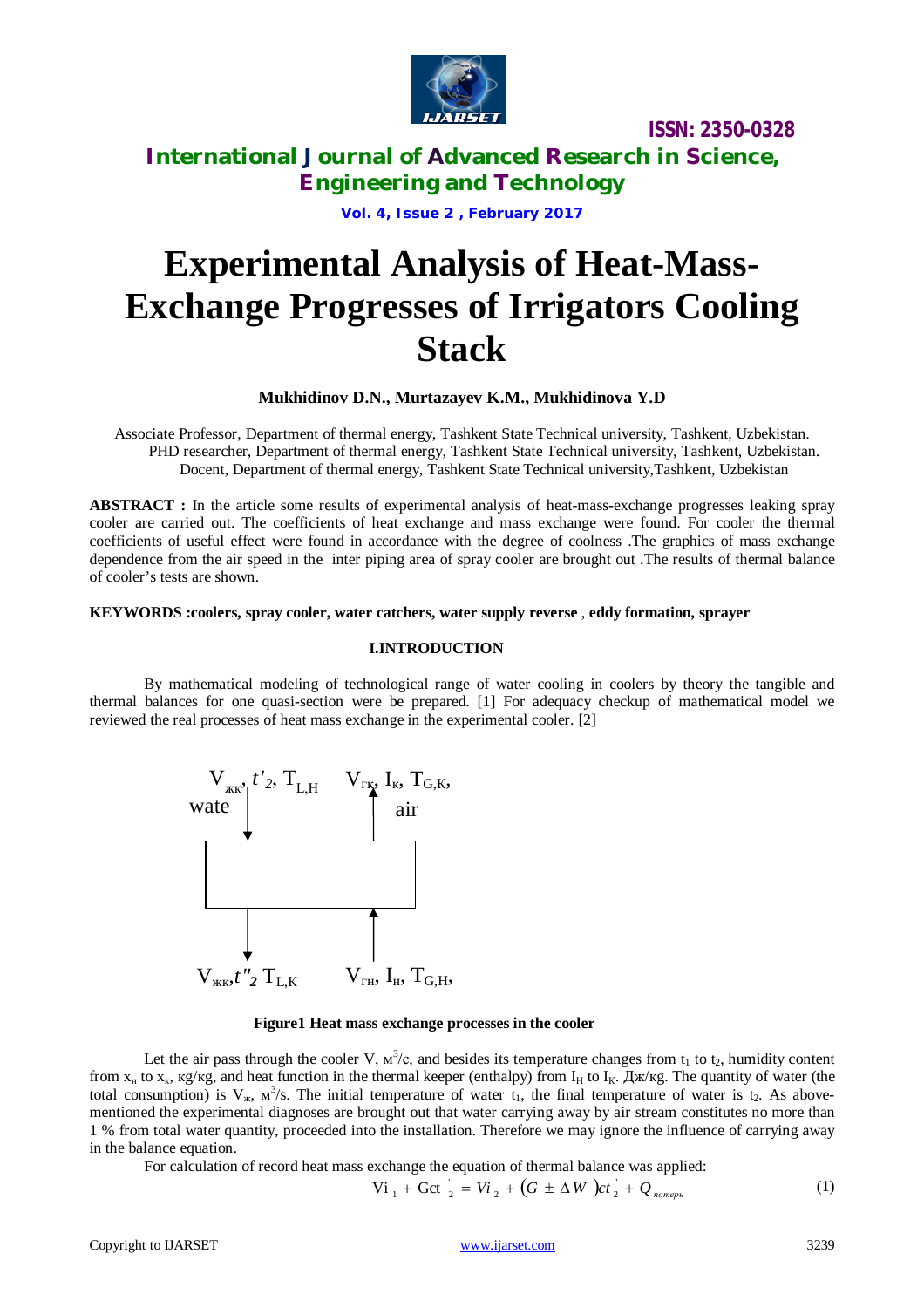

# **International Journal of Advanced Research in Science, Engineering and Technology**

### **Vol. 4, Issue 2 , February 2017**

Let's write the equation of tangible balance:

$$
L_{TH} + L_{XK} = V_{IK} + V_{XK}
$$
 (2)

The mass air consumption  $L$ <sup>*TH*</sup> in the installation enter:

$$
L_{IH} = V_{IK} \cdot \rho_{BI}, \text{kg/s}
$$
 (3)

Where  $V_{IK}$  - air consumptionm<sup>3</sup>/s:  $\rho_{BI}$  - air solidity,  $\kappa g/m^3$  (at temperature t<sub>1</sub>). The calculation of mass consumption of arid air in the installation G, kg/s:

$$
G = \frac{V_{TH}}{(I + X_H)}.\tag{4}
$$

The quantity of evaporated water for the per unit of time (period) М, (кg/s):

$$
M = C(X_K - X_H) \tag{5}
$$

The dimension of mass consumption of water in the entry of the cooler, kg/s:

$$
L_{KH} = V_{KH} \cdot \rho_{K} \tag{6}
$$

Where  $\rho_{\pi}$ - water solidity,  $\kappa g/m^3$  (at temperature t<sub>2</sub>);  $V_{\pi}$ -total consumption of water in the entry of the installation, m 3 /s*.*

The calculation of water consumption in the exit of the cooler is  $L_{\text{KK}}$  , kg/s:

$$
L_{KK} = V_{KK} - M,\tag{7}
$$

From the equation of thermal balance of the cooler, applying the equation of heat irradiation, figure out the stream of the heat out coming from the installation's sides into environment

$$
Q_{losses} = \alpha_{cp} F_{cp} (t_{cp} - t_3),
$$
\n(8)

Where  $\alpha_{cp}$ - summary coefficient heat irradiation into environment by radiation and convection B $\tau/m^2C$ ;  $F_{cp}$ - square of installation surface, through which the heat is lost into environment, m 2 ; t*cp-*medium temperature of the installation's sides of surface,  $\mathrm{C}$ ; t<sub>3</sub>-temprature of environmental air,  $\mathrm{C}$ .

Coefficient heat irradiation  $\alpha_{\text{cp}}$  is defined according to empiric dependence [3, 4]

$$
\alpha_{cp} = 9.3 + 0.058 \cdot \left(t_{cp} - t_3\right) \tag{9}
$$

Calculation of medium temperature of installation sides:

$$
t_{cp} = \frac{t_1 + t_2}{2}.\tag{10}
$$

Figure our enthalpy of water in the entry into the installation  $I_H$ , joule  $\text{I}\xspace_{\mathcal{H}}\times\text{K}\xspace_{\mathcal{S}}$ :

$$
I_H = t_1 C_{KH},\tag{11}
$$

Where  $C_{\kappa H}$  - thermal capacity of water at temperature  $T_{LH}$ , joule /( $\kappa g$ \*K).

Calculation of enthalpy of water in the exit from the installation  $I_K$ , joule/kg:

$$
I_K = t_2 C_{KK},\tag{12}
$$

Where  $C_{\kappa K}$  - thermal capacity of water at temperature  $t_2$ ,  $\text{Im}(kK)$ .

Using the equation of thermal balance (1), count upon the heat, assigned from the water to the air:

$$
Q = GI_K - GI_H \tag{13}
$$

On the base of carried out experiments results gereralizing equations were received for calculation total coefficient of mass transfer  $\beta_k$  [5] for spray cooler of pipy type from compositional polymeric pipe  $d_{\text{vac}}$ =0.63 m.

We use the quotation for computation of the heat stream, transmissible from liquid into the air (gas-vapor blend) at transpiration cooling in the cooler for element *df*: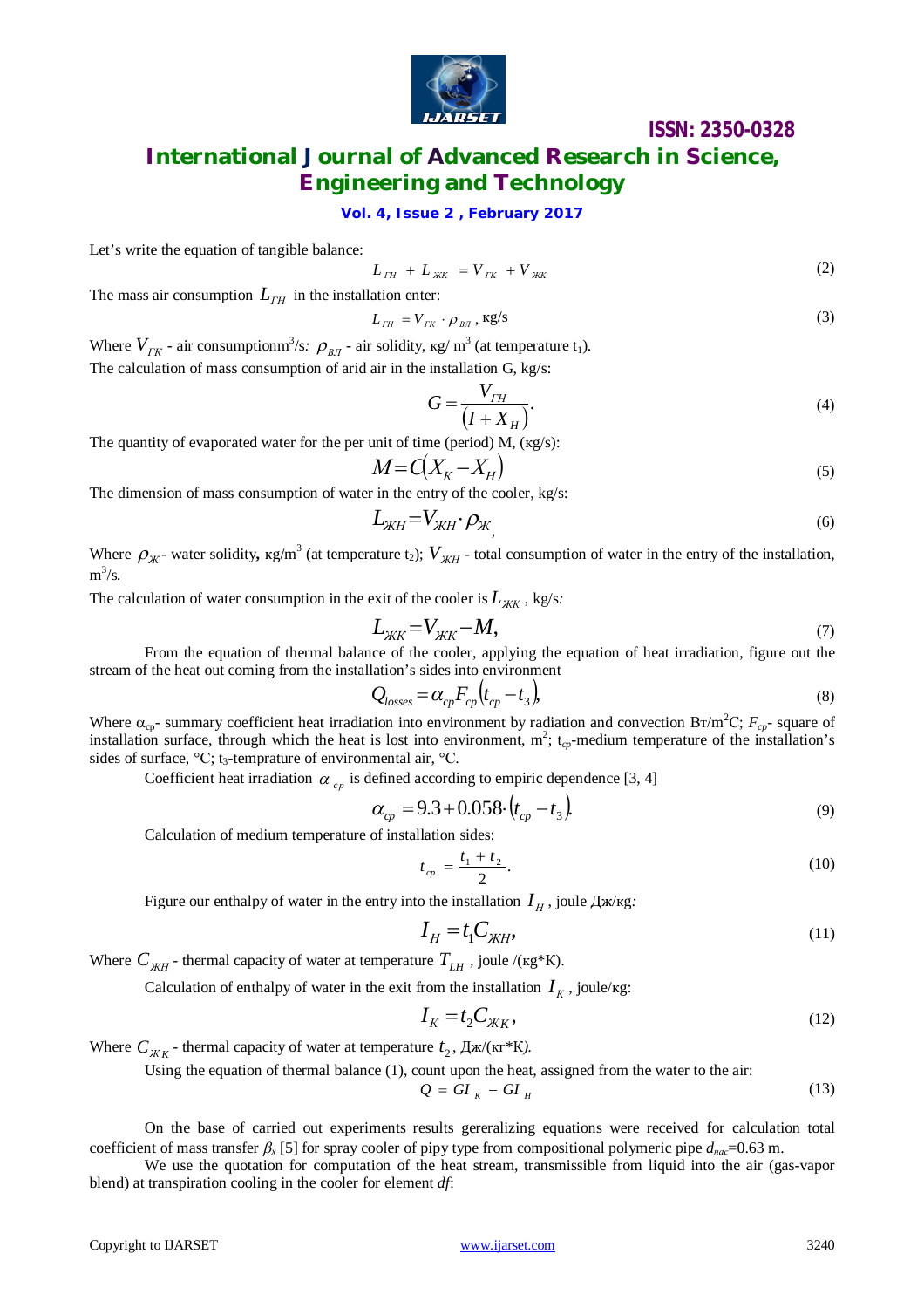

# **ISSN: 2350-0328 International Journal of Advanced Research in Science, Engineering and Technology**

**Vol. 4, Issue 2 , February 2017**

$$
dQ = \alpha (T_{GH} - T_G) dT + I''_H \cdot dV_{\mathcal{K}}, \tag{14}
$$

Where  $V_{\text{ac}}$ - hydraulic cooler load (the quality of cooling water),  $M^3/c$ ;  $I''_{II}$  $I_{II}^{\prime\prime}$  enthalpy of hydronic steam, ккал/кg· arid air;  $\alpha$ -coefficient of heat irradiation, ккал/м<sup>2\*</sup>час<sup>\*0</sup>С.

In the next formula we determine the quantity of evaporating liquid:

$$
dM = \beta_x \left( x'' - x \right) dt, \tag{15}
$$

Where  $x''$  - humidity content of replete air,  $x$ g/ $x$ g; ;  $\beta$ <sub>x</sub> -coefficient of heat mass transfer, concerning to margin of humidity content  $\kappa g/m^2 *$ hour ( $\kappa g/\kappa g$ ).

Copying out the parity (14), with accounting (15) and correlation of Luis:

$$
\frac{\alpha}{\beta_x} = C_{\text{B/I}}
$$

We receive [6]:

$$
dQ - [\alpha (T_{Lr} - T_G) + I''_{II} \beta_x (x'' - x)] dF = \beta_x [C_{B/I} (T_{Lr} - T_G) + I''_{II} (x'' - x)] dF
$$
(16)

Where  $C_{B/I}$  - thermal heat capacity of humid air, correlating for 1 кg containing in it the arid air, ккал/град\*кg.

Substitute in the formula (16) dimensions:  $C_{B/I} = C_H + C_B x_e$  и  $I''_I \approx r - C_I T_{Lr}$ ,

Where  $C_{\Pi}$  - heat capacities of hydronic steam, ккал/кg<sup>\*0</sup>C;  $C_{B}$  -heat capacities of arid air, ккал/кг<sup>\*0</sup>C;  $r$  - heat of evaporation образования, ккал/кg.

Considering, that:

$$
I''_H = C_B T_{Lx} + (r + C_H T_{Lr})x'',
$$
  
\n
$$
I = C_B \cdot T_G + (r + C_H T_G)x
$$
  
\n
$$
dQ = \beta_x (I''_H - I) dF.
$$
\n(17)

And reforming, note in the form (14):

$$
Q = \beta \int_{0}^{F} \left( I_{\ell, \pi}^{/\ell} - I \right) dF = \beta \cdot \overline{\mathcal{M}^{\ell}} \cdot F
$$

Intergrating (17) we get:

$$
Q = \beta_x \int_0^{\infty} (I_{/H}^{\#} - I) dF = \beta_x \cdot \Delta I_{cp} \cdot F
$$
 (18)

Where  $\Delta\!\!I_{cp}^{\phantom i}$  - process effect of medium leading transpiration cooling ккал/кg.

For calculation we review process effect of medium leading transpiration cooling as medium logarithmetic 

dimension  $\Delta I_{cp}$  :

$$
\overline{\Delta I_{cp}} = \frac{\Delta I_G - \Delta I_M}{In \frac{\Delta I_G}{\Delta I_M}},
$$
\n(19)

Where *∆IG*и*∆Iм*- major and lesser residual enthalpies in the upper and lower sections of the cooler (pict.1).Herewith of dimension  $\Delta I_G W \Delta I_M$  are defined:  $\Delta I_G = I_{c p H} - I_H$ ,  $\Delta I_M = I_{c p K} - I_K$ 

Where  $I_{\text{coH}}$ -enthalpy of the air on the division of phases at temperature of liquid  $v_H$ , joule/kg of arid air;  $I_H$ -enthalpy of the air in the core of gas phase at temperature of liquid air; *IcpК*-enthalpy of the air on the division of the phases at the temperature of liquid  $v_K$ , joule/kg of arid air; *I* – enthalpy of the air in the core of gas phase at temperature  $t_H$ ,  $\bar{L}$ <sub>*K*</sub> $\bar{K}$ g. of liquid air.

We consider the medium residual as arithmetical mean, as *∆IG*и *∆I<sup>м</sup>* differ less than in twice: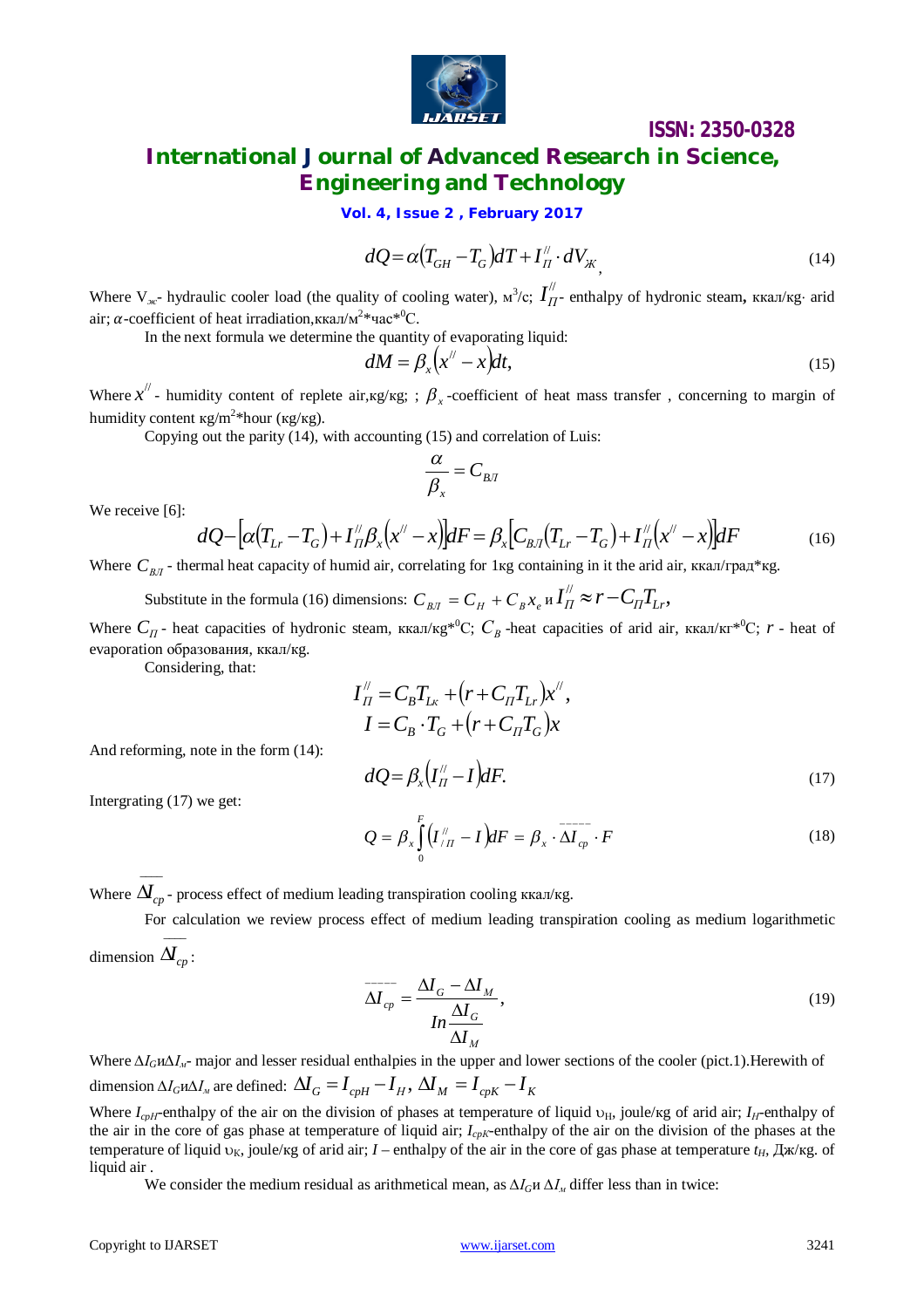

# **International Journal of Advanced Research in Science, Engineering and Technology**

**Vol. 4, Issue 2 , February 2017**

$$
\overline{\Delta I}_{cp} = \frac{\Delta I_G + \Delta I_M}{2}.
$$

Contradiction between arithmetical mean and medium log residuals of enthalpies does not exceeds 4 % [6]. Defining experimentally the coefficient of mass transfer  $\beta_x$ , herewith we use equation (18), according to [7, 8] in the form of:

$$
\beta_x F = \frac{Q}{\Delta l_{cp}}\tag{20}
$$

We incorporate experimental records referring to mass-exchange at evaporating cooling of water in cooler in the form empirical dependence for total coefficient of mass-exchange [9]:

$$
\beta_{vx} = A q_x^n (\lambda)^m \tag{21}
$$

Where *A*, *m*, *n*- constants, depending from types of nozzles;  $q_{\text{ac}}$  solidity of irrigation,  $M^3/(M^2/q)$ ;  $\lambda = \frac{G}{V}$ ж

For interrelation coefficients of mass-transfer in gas phase we write Luis correlation

$$
\frac{\alpha_{\nu}}{\beta_{vx}} = C_{pr} \cdot \left(\frac{Sc_r}{\text{Pr}_r}\right)^{0.5},\tag{22}
$$

Where *Сpr*- thermal capacity of the air; *Sсr*- value of Shmid; *Рrr*- value of Prudtle

For the air we use correlation 0.5 Pr *r r*  $(Sc_r)$  $\left| \frac{bc_r}{D_r} \right| \approx$  $(\Pr_r)$ 

We write the formula of medium thermal effectiveness factor for cooler in liquid phase:

1.

$$
\eta_{\infty} = \frac{t_1 - t_2}{t_1 - t_4} \cdot 100\%,\tag{23}
$$

Where  $t_1$ - temperature of water in the entry into the cooler,  ${}^0C$ ,  $t_2$ - temperature of water in the exit from the cooler,  ${}^0C$ t<sub>4</sub>-temperature of wet thermometer in the entry into the cooler, <sup>o</sup>C (theoretical limit of liquid cooling).

Usage is defined by that it shows the grade approach of the process to the balance state. In the theory thermal effectiveness=100 % means that, for evaporating water cooling process, gas and liquid streams in the exit from the installation have equilibrium parameters of temperature and equal to the of wet thermometer.

In practical processes thermal effectiveness is always less than 100 %. It occurs by complex hydrodynamics of gas and liquid, irregularity of allocation of streams and many other factors.

Experiments on the experimental installation of the cooler were carried out with spray coolers of pipy type from compositional polymeric pipe with reticulate sprayer.

As a result of handling of experimental records empiritic equations were received for calculation of total coefficient of mass transfer for the cooling with spray cooler from polymeric pipes by height Н=1,0 м were received:

$$
\beta_{vx} = 1.04 \cdot q_{x}^{1.02} \lambda^{0.79} \tag{24}
$$

Where где  $q_{\text{ac}}$ -irrigation solidity,  $\mathbf{M}^3/(\mathbf{M}^2*\mathbf{q})$ ;  $\lambda = \frac{G}{V}$ ж

The research experiments water cooling in the experimental installation with spray cooler in two regimes with working fan and idle fan were carried [10]. Experiments results on process research of water cooling in the experimental installation with different water consumption and at different climatic conditions are shown in tables 1- 11.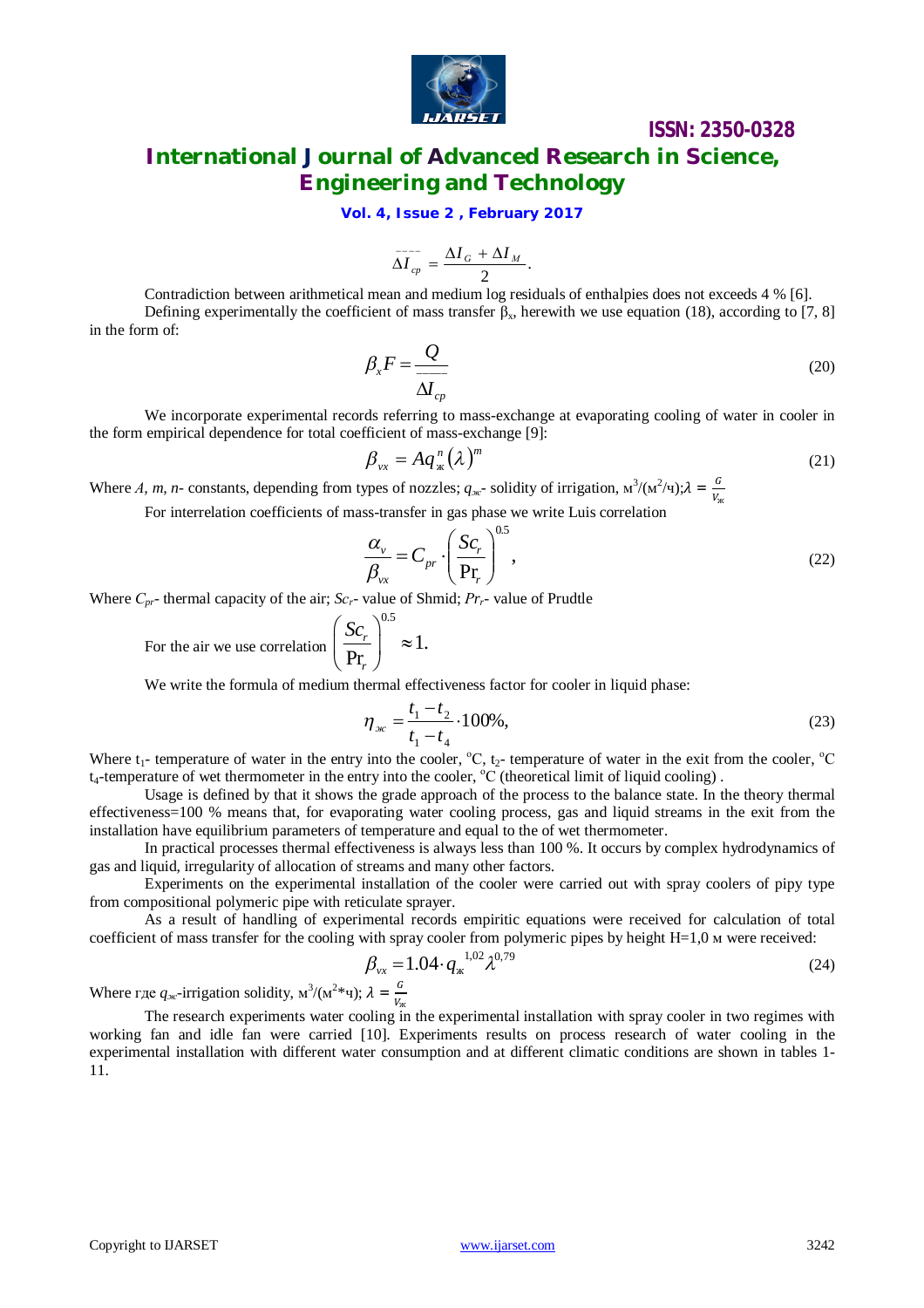

# **International Journal of Advanced Research in Science, Engineering and Technology**

### **Vol. 4, Issue 2 , February 2017**

### **Table 1**

### **Research results experimental cooler working with fan**

| N <sub>2</sub><br>experime<br>nts time | $t_1^0C$<br>water<br>temperature<br>supply into the<br>cooler | $t_2^0C$ ,<br>temperature<br>outcoming<br>water from<br>the cooler | $t_3^0C$<br>temperature of<br>the environment<br>air | $t_4^0C$<br>temperaturemof<br>wet<br>thermometer | $\varphi$ %<br>Airrelationalhu<br>midity | $\eta_{\scriptscriptstyle\rm{X}}$ |
|----------------------------------------|---------------------------------------------------------------|--------------------------------------------------------------------|------------------------------------------------------|--------------------------------------------------|------------------------------------------|-----------------------------------|
| $8^{40}$                               | 38                                                            | 23                                                                 | 35                                                   | 21                                               | 27                                       | 0,88                              |
| $11^{10}$                              | 41                                                            | 25                                                                 | 40                                                   | 22,5                                             | 23                                       | 0,86                              |
| $13^{00}$                              | 43                                                            | 26                                                                 | 42                                                   | 23,5                                             | 26                                       | 0,87                              |
| $15^{30}$                              | 40                                                            | 26                                                                 | 39                                                   | 22,5                                             | 25                                       | 0,91                              |
| $19^{10}$                              | 39                                                            | 24                                                                 | 38                                                   | 22                                               | 24                                       | 0,88                              |

**Table 2 Research results experimental cooler working without fan**

| $N_2$     | $t_1^0C$        | $t_2^0C$    | $t_3^0C$        | $t_4^0C$                   | $\varphi$ %     | $\eta_{\scriptscriptstyle{X}}$ |
|-----------|-----------------|-------------|-----------------|----------------------------|-----------------|--------------------------------|
| experime  | water           | temperature | temperature of  | temperature <sub>Mof</sub> | Airrelationalhu |                                |
| nts time  | temperature     | outcoming   | the environment | wet                        | midity          |                                |
|           | supply into the | water from  | air             | thermometer                |                 |                                |
|           | cooler          | the cooler  |                 |                            |                 |                                |
|           |                 |             |                 |                            |                 |                                |
| $8^{40}$  | 38              | 27          | 35              | 21                         | 27              | 0,64                           |
| $11^{10}$ | 41              | 27          | 40              | 22,5                       | 23              | 0,75                           |
| $13^{00}$ | 43              | 28          | 42              | 23,5                       | 26              | 0,76                           |
| $15^{30}$ | 40              | 28          | 39              | 22,5                       | 25              | 0,68                           |
| $19^{10}$ | 39              | 28          | 38              | 22                         | 24              | 0,64                           |

**Table 3 Research results experimental cooler working with fan**

| N <sub>2</sub>  | $t_1^0C$ ,      | $t_2^0C$ ,  | $t_3^0C$        |                | $\omega$ %      | $\eta_{\scriptscriptstyle \sf X}$ |
|-----------------|-----------------|-------------|-----------------|----------------|-----------------|-----------------------------------|
| experime        | water           | temperature | temperature of  | temperaturemof | Airrelationalhu |                                   |
| nts time        | temperature     | outcoming   | the environment | wet            | midity          |                                   |
|                 | supply into the | water from  | air             | thermometer.   |                 |                                   |
|                 | cooler          | the cooler  |                 |                |                 |                                   |
| $_{\rm o^{25}}$ | 38              | 24,5        | 35              |                | 27              | 0,79                              |
| $11^{00}$       | 42              | 25          | 41              | 23,5           | 24              | 0,91                              |
| $13^{05}$       | 46              | 25,5        | 45              | 25,5           | 30              | 0,91                              |
| $15^{30}$       | 45              | 26          | 44              | 22.5           | 25              | 0,84                              |
| $17^{40}$       | 41              | 26          | 40              | 23,5           | 24              | 0,85                              |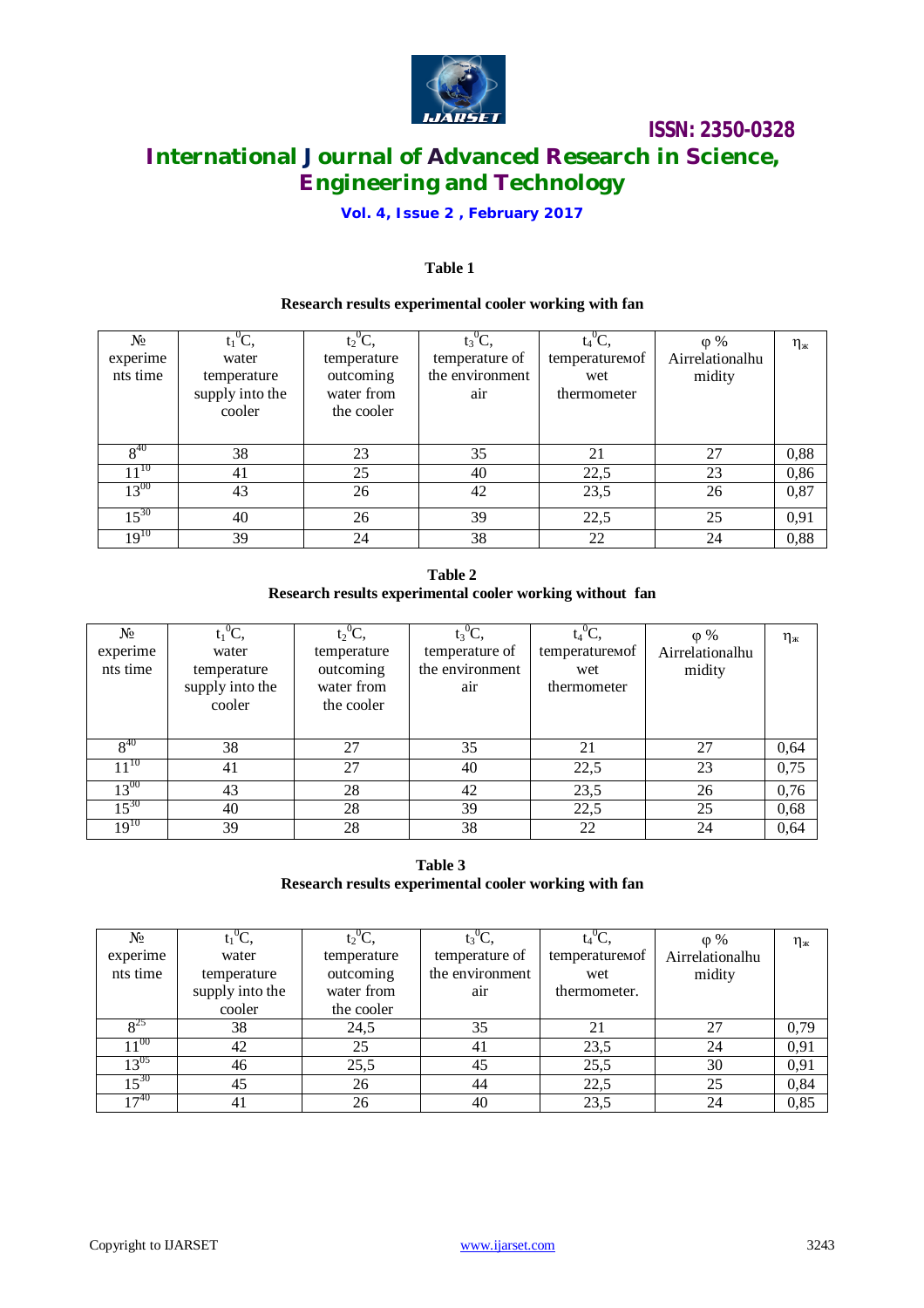

# **International Journal of Advanced Research in Science, Engineering and Technology**

### **Vol. 4, Issue 2 , February 2017**

### **Table 4**

#### **Research results experimental cooler working without fan**

| No.             | $t_1^0C$        | $t2^0C$     | $t_3$ <sup>O</sup> C. |                            | $\varphi$ %     | $\eta_{\scriptscriptstyle\rm{X}}$ |
|-----------------|-----------------|-------------|-----------------------|----------------------------|-----------------|-----------------------------------|
| experime        | water           | temperature | temperature of        | temperature <sub>Mof</sub> | Airrelationalhu |                                   |
| nts time        | temperature     | outcoming   | the environment       | wet                        | midity          |                                   |
|                 | supply into the | water from  | air                   | thermometer                |                 |                                   |
|                 | cooler          | the cooler  |                       |                            |                 |                                   |
| o <sup>25</sup> | 38              | 26          | 35                    | 21                         | 27              | 0,70                              |
| $1^{00}$        | 42              | 28          | 41                    | 22,5                       | 23              | 0,71                              |
| $13^{05}$       | 46              | 28          | 45                    | 23,5                       | 26              | 0,80                              |
| $15^{30}$       | 45              | 28          | 44                    | 22,5                       | 25              | 0,80                              |
| $+7^{40}$       |                 | 27          | 40                    | 22                         |                 | 0,73                              |

#### **Table 5**

### **Research results experimental cooler working with fan**

| No           | $t_1^0C$        | $t_2^0C$    | $t_3^0C$        | $t_4^0C$       | $\varphi$ %     | $\eta_{\scriptscriptstyle{X}}$ |
|--------------|-----------------|-------------|-----------------|----------------|-----------------|--------------------------------|
| experime     | water           | temperature | temperature of  | temperaturemof | Airrelationalhu |                                |
| nts time     | temperature     | outcoming   | the environment | wet            | midity          |                                |
|              | supply into the | water from  | air             | thermometer    |                 |                                |
|              | cooler          | the cooler  |                 |                |                 |                                |
| $The 8^{00}$ | 30              | 24          | 30              | 21             | 27              | 0,66                           |
| $10^{00}$    | 31              | 25          | 36              | 22,5           | 23              | 0,70                           |
| $12^{00}$    | 32              | 25          | 42              | 23,5           | 26              | 0,58                           |
| $14^{00}$    | 35              | 25          | 44              | 22,5           | 25              | 0,80                           |
| $16^{00}$    | 33              | 24          | 42              | 22             | 24              | 0,81                           |

### **Table 6**

### **Research results experimental cooler working without fan**

| Nº.       | $t_1^0C$        | $t_2^0C$    | $t_3^0C$        | $t_4^0C$          | $\varphi$ %     | $\eta_{\scriptscriptstyle{X}}$ |
|-----------|-----------------|-------------|-----------------|-------------------|-----------------|--------------------------------|
| experime  | water           | temperature | temperature of  | temperature Monde | Airrelationalhu |                                |
| nts time  | temperature     | outcoming   | the environment | wet               | midity          |                                |
|           | supply into the | water from  | air             | thermometer       |                 |                                |
|           | cooler          | the cooler  |                 |                   |                 |                                |
| $8^{00}$  | 30              | 26          | 30              |                   |                 | 0,44                           |
| $10^{00}$ | 31              | 27          | 36              | 22,5              | 23              | 0,47                           |
| $12^{00}$ | 32              | 27          | 42              | 23,5              | 26              | 0,58                           |
| $14^{00}$ | 35              | 28          | 44              | 22,5              | 25              | 0,56                           |
| $16^{00}$ | 33              | 27          | 42              | 22                | 24              | 0,54                           |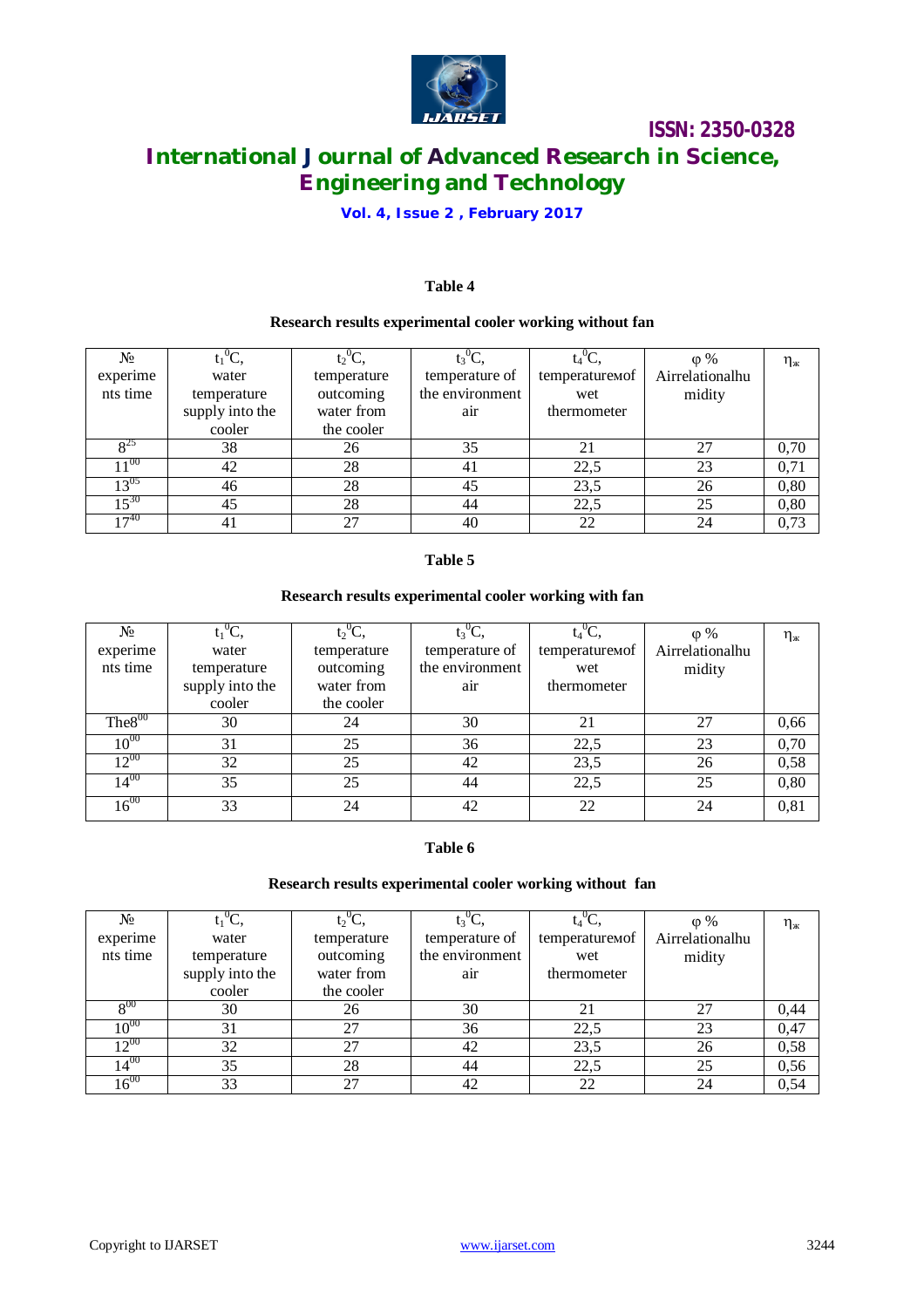

# **International Journal of Advanced Research in Science, Engineering and Technology**

**Vol. 4, Issue 2 , February 2017**



Picture. 2 Curve of transitive process, showing instability dependence of cooled water during twenty-four hours **(1,2- at switched-on and off-stream fan )**

**Table 7 Research results experimental cooler working with fan**

| No.               | $t_1^0C$        | $t2^0C$     | $t_3^0C$        | $t_4^0C$       | $\varphi$ %     | $\eta_{\scriptscriptstyle{X}}$ |
|-------------------|-----------------|-------------|-----------------|----------------|-----------------|--------------------------------|
| experime          | water           | temperature | temperature of  | temperaturemof | Airrelationalhu |                                |
| nts time          | temperature     | outcoming   | the environment | wet            | midity          |                                |
|                   | supply into the | water from  | air             | thermometer    |                 |                                |
|                   | cooler          | the cooler  |                 |                |                 |                                |
| $\mathbf{Q}^{00}$ | 30,5            | 24          | 36              | 21             | 27              | 0,68                           |
| $11^{00}$         | 31              | 25          | 42              | 22,5           | 23              | 0,70                           |
|                   |                 |             |                 |                |                 |                                |
| $13^{00}$         | 35              | 25          | 44              | 23,5           | 26              | 0,86                           |
| $15^{00}$         | 32              | 24,5        | 43              | 22,5           | 25              | 0,78                           |
| $18^{30}$         | 32              | 24          | 42              | 22             | 24              | 0,8                            |

**Table 8 Research results experimental cooler working without fan**

| No              |                 | 12 C.       |                 |                            | $\varphi$ %     | $\eta_{\scriptscriptstyle\rm{X}}$ |
|-----------------|-----------------|-------------|-----------------|----------------------------|-----------------|-----------------------------------|
| experime        | water           | temperature | temperature of  | temperature <sub>Mof</sub> | Airrelationalhu |                                   |
| nts time        | temperature     | outcoming   | the environment | wet                        | midity          |                                   |
|                 | supply into the | water from  | air             | thermometer                |                 |                                   |
|                 | cooler          | the cooler  |                 |                            |                 |                                   |
| 00 <sub>0</sub> | 30,5            | 26          | 36              | 20                         | 66              | 0,42                              |
| 100             |                 | רר          |                 | 20,5                       | 03              | 0,38                              |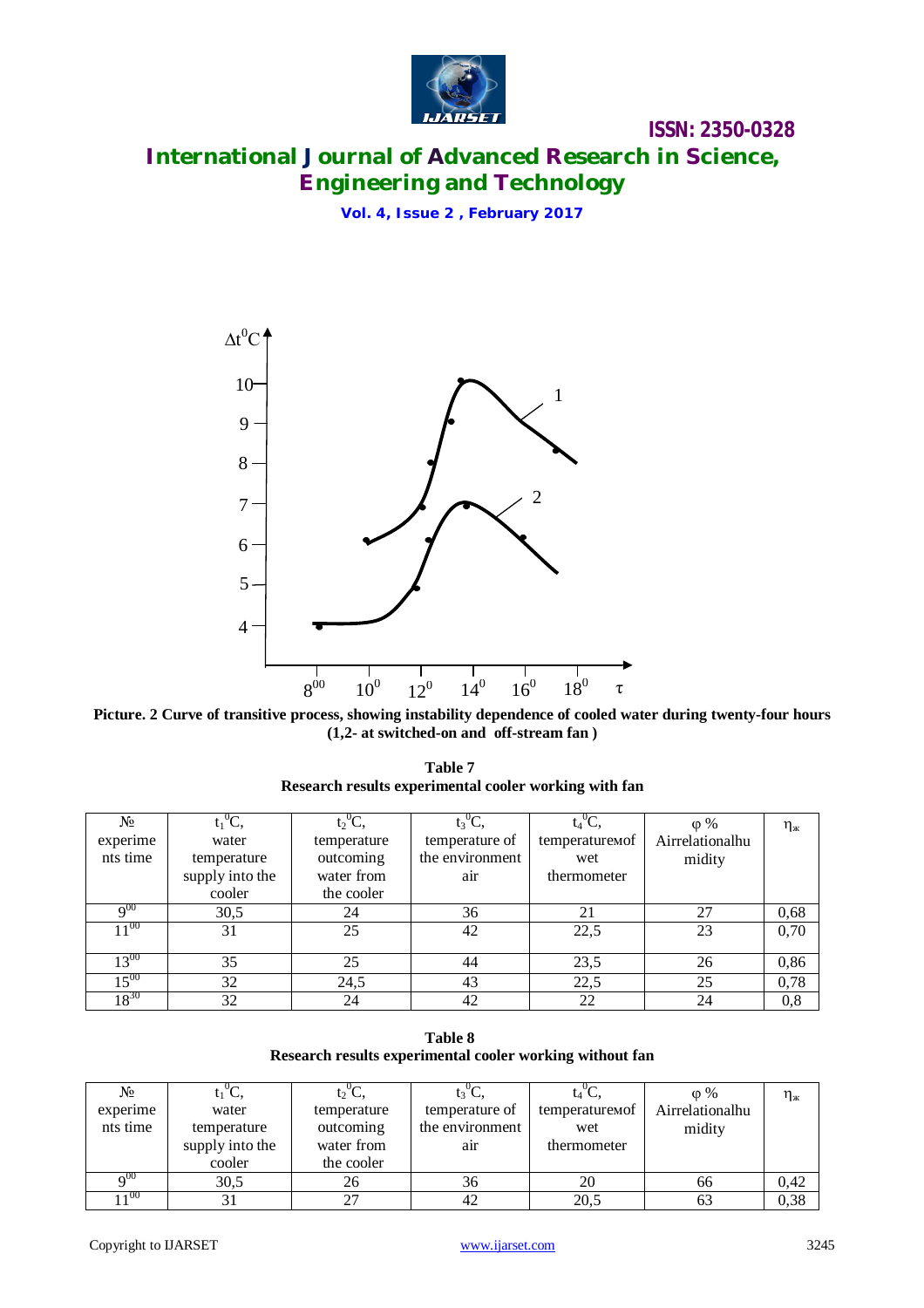

# **International Journal of Advanced Research in Science, Engineering and Technology**

### **Vol. 4, Issue 2 , February 2017**

| 77<br>$\sim 00$      | ~ - | $\sim$ $\sim$<br>⊷       |        |                          |     |
|----------------------|-----|--------------------------|--------|--------------------------|-----|
| $-00$                | - - | $\sim$ $\sim$            |        | --                       |     |
| ം 30<br>. <u>. .</u> | --  | $\overline{\phantom{0}}$ | $\sim$ | $\overline{\phantom{a}}$ | . J |

#### **Table 9 Research results experimental cooler working with fan**

| $N_2$     | $t_1^0C$        | $t_2^0C$       | $t_3^0C$        | $\mathfrak{t}_4^0\mathrm{C}$ | $\varphi$ %     | $\eta_{\scriptscriptstyle\mathcal{K}}$ |
|-----------|-----------------|----------------|-----------------|------------------------------|-----------------|----------------------------------------|
| experime  | water           | temperature    | temperature of  | temperaturemof               | Airrelationalhu |                                        |
| nts time  | temperature     | outcomingwater | the environment | wet                          | midity          |                                        |
|           | supply into the | from           | air             | thermometer                  |                 |                                        |
|           | cooler          | the cooler     |                 |                              |                 |                                        |
| $1^{00}$  | 30              | 24             | 24              | 20                           | 66              | 0,6                                    |
| $12^{00}$ | 33              | 26             | 25              | 20,5                         | 63              | 0,56                                   |
| $14^{00}$ | 36,5            | 29             | 26              | 21                           | 66              | 0,48                                   |
| $15^{00}$ | 35              | 28             | 26              | 22                           | 69              | 0,53                                   |
| $16^{00}$ | 34              | 27             | 25              | 22                           | 69              | 0,58                                   |

**Table 10 Research results experimental cooler working with fan**

| No              | $t_1^0C$        | $t_2^0C$    | $t_3$ <sup>0</sup> C. |                            | $\varphi$ %     | $\eta_{\scriptscriptstyle \cal K}$ |
|-----------------|-----------------|-------------|-----------------------|----------------------------|-----------------|------------------------------------|
| experime        | water           | temperature | temperature of        | temperature <sub>Mof</sub> | Airrelationalhu |                                    |
| nts time        | temperature     | outcoming   | the environment       | wet                        | midity          |                                    |
|                 | supply into the | water from  | air                   | thermometer                |                 |                                    |
|                 | cooler          | the cooler  |                       |                            |                 |                                    |
| $2^{00}$        | 36              | 27          | 25                    | 22                         | 69              | 0,64                               |
| $13^{00}$       | 36              | 27          | 26                    | 22                         | 69              | 0,64                               |
| $\sqrt{4^{00}}$ | 36              | 27          | 26                    | 22                         | 75              | 0,64                               |
| $5^{00}$        | 30              | 24          | 26                    | 23                         | 76              | 0,85                               |

### **Table 11**

#### **Research results experimental cooler working with fan**

| No        | $t_1^0C$ ,      | $t_2^0C$    | $t_3^0C$        | $t_4^0C,$      | $\varphi$ %     | $\eta_{\scriptscriptstyle \sf X}$ |
|-----------|-----------------|-------------|-----------------|----------------|-----------------|-----------------------------------|
| experime  | water           | temperature | temperature of  | temperaturemof | Airrelationalhu |                                   |
| nts time  | temperature     | outcoming   | the environment | wet            | midity          |                                   |
|           | supply into the | water from  | air             | thermometer    |                 |                                   |
|           | cooler          | the cooler  |                 |                |                 |                                   |
| $10^{00}$ | 40              | 34          | 24              | 22             | 83              | 0,33                              |
| $11^{00}$ | 40              | 34          | 24              | 22             | 83              | 0,33                              |
| $12^{00}$ | 40              | 34          | 26              | 22             | 75              | 0,33                              |
| $13^{00}$ | 40              | 34          | 26              | 22             | 69              | 0,33                              |
| $14^{00}$ | 31              | 25          | 27              | 23             | 69              | 0,75                              |
| $15^{00}$ | 31              | 25          | 26              | 23             | 76              | 0,75                              |
| $16^{00}$ | 31              | 25          | 26              | 23             | 76              | 0,75                              |

Outgoing results of experimental researches of temperature and relational humidity of the air in the process of evaporating water cooling on the experimental installation with pipy spray coolers at different speeds of the air and constant irrigation solidity are shown in table 12.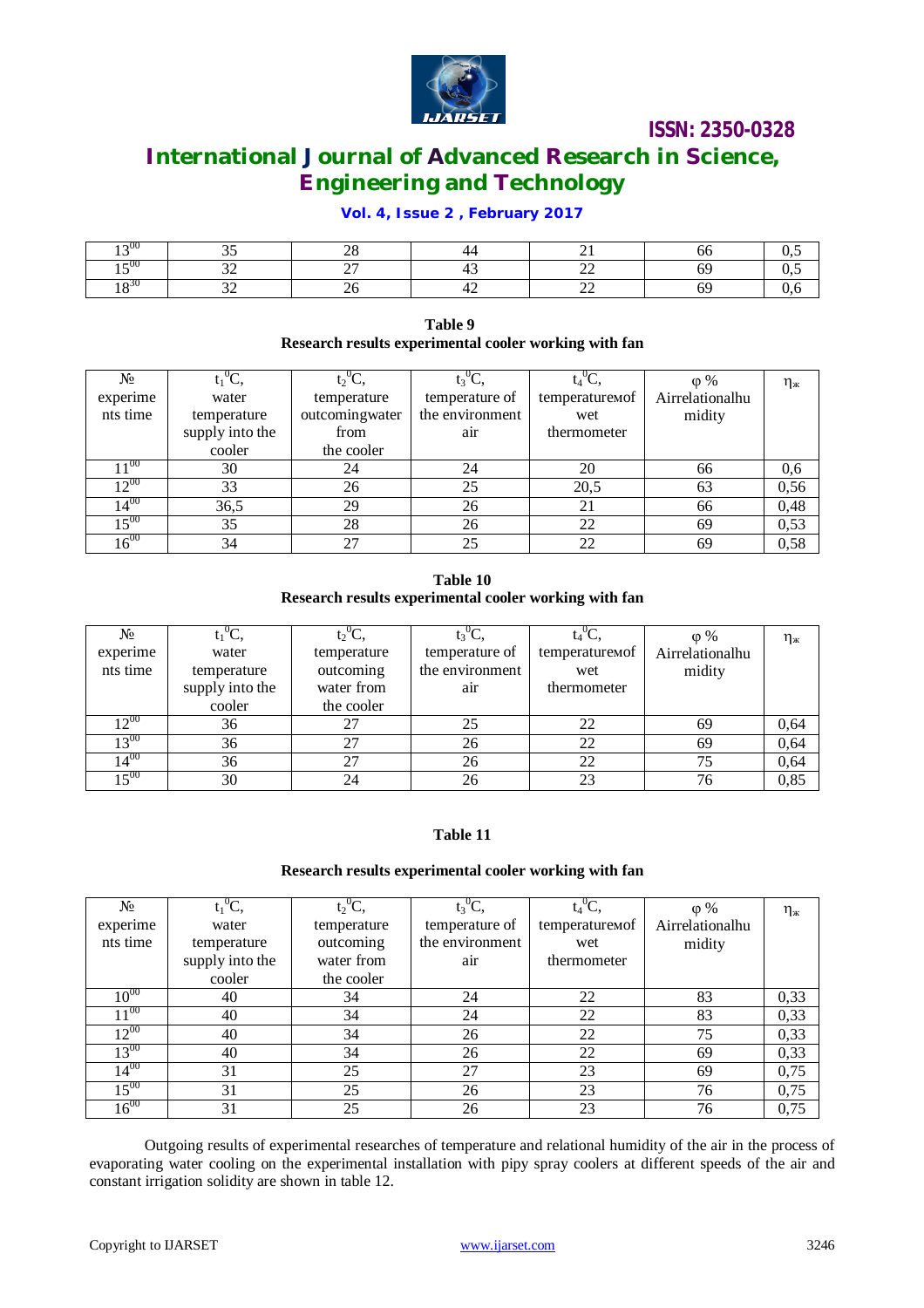

# **International Journal of Advanced Research in Science, Engineering and Technology**

**Vol. 4, Issue 2 , February 2017**

#### **Table 12 Experimental research results at different speeds of the air and constant irrigation solidity**

| Experiment number                                       | 17    | 8.14 | 15 21 |
|---------------------------------------------------------|-------|------|-------|
| Air speed, M/s                                          | 1.07  | 0,82 | 0,72  |
| Irrigation solidity, $M^3/M^2$ <sup>*</sup> c           | 4,93  | 4,93 | 4,93  |
| Temperature of the air on the entry, ${}^{0}C$          | 17,2  | 17,2 | 17,3  |
| Temperature of the air on the exit, ${}^{0}C$           | 21.1  | 20.6 | 20.4  |
| Temperature of the air on the entry, ${}^{0}C$          | 36    | 38   | 40    |
| Temperature of the air on the exit, ${}^{0}C$           | 26    | 28   | 28    |
| Thermal effectiveness with liquid                       | 0,71  | 0,6  | 0,72  |
| Coefficient of heat irradiation, $Br/M^{2*}K$           | 928,8 | 621  | 530,4 |
| Coefficient of mass transfer, $\kappa g/M \hat{\ast} s$ | 0,8   | 0,5  | 0,4   |

In consequence of small phase contact surface and small time of surroundings low process effectiveness of water cooling becomes apparent.

In table 13 the results of generalized experimental researches process of evaporating cooling of water on the experimental cooler installation with pipy spray coolers are brought out.

| Experiment number                              | 14    | 57   | 810   | 1112  | 13,14 | 15,16 |
|------------------------------------------------|-------|------|-------|-------|-------|-------|
| Air speed, M/s                                 | 1,7   | 1,82 | 1,72  | 1,84  | 2,1   | 2,1   |
| Irrigation solidity, $M^3/M^2c$                | 4,93  | 6    |       | 11    | 16    | 20    |
| Temperature of the air on the entry, ${}^{0}C$ | 29,2  | 29,2 | 29,3  | 29,4  | 30    | 30    |
| Air humidity, %                                | 31.7  | 31.6 | 33.4  | 34    | 32    | 32    |
| Temperature of the air on the entry, according |       |      |       |       |       |       |
| to wet thermometer, $^0C$                      | 21    | 21   | 22    | 22    | 22    | 23    |
| Temperature of water on the entry, ${}^{0}C$   | 40    | 41   | 40    | 40    | 39    | 39    |
| Temperature of water on the exit, ${}^{0}C$    | 28    | 29   | 31    | 30    | 28    | 29    |
| Thermal effectiveness with liquid              | 0,82  | 0.64 | 0.6   | 0.55  | 0.64  | 0,62  |
| Coefficient of heat irradiation, $Br/M^{2*}K$  | 928,8 | 621  | 530,4 | 586,7 | 601,3 | 501,2 |
| Coefficient of mass transfer, $\kappa g/M^*s$  | 0.95  | 0,75 | 0.64  | 0,76  | 0,68  | 0,78  |

### **Table 13 Results of generalized experimental researches**

On the base of experimental records there were coefficient dependence from mass transfer constructed (picture 3) and the thermal effectiveness (picture 4) in liquid speed from the air speed in the experimental cooler with pipy nozzle. As is known from table (picture 3), the coefficient of mass transfer is increased. It is connected with increasing of turbulence of gas stream in the nozzle layer, which is explained by big eddy formation on the account pipes location in chess order and increase of surface phase contact on the account more intensive braking liquid drops and decrease drops slip into spray coolers.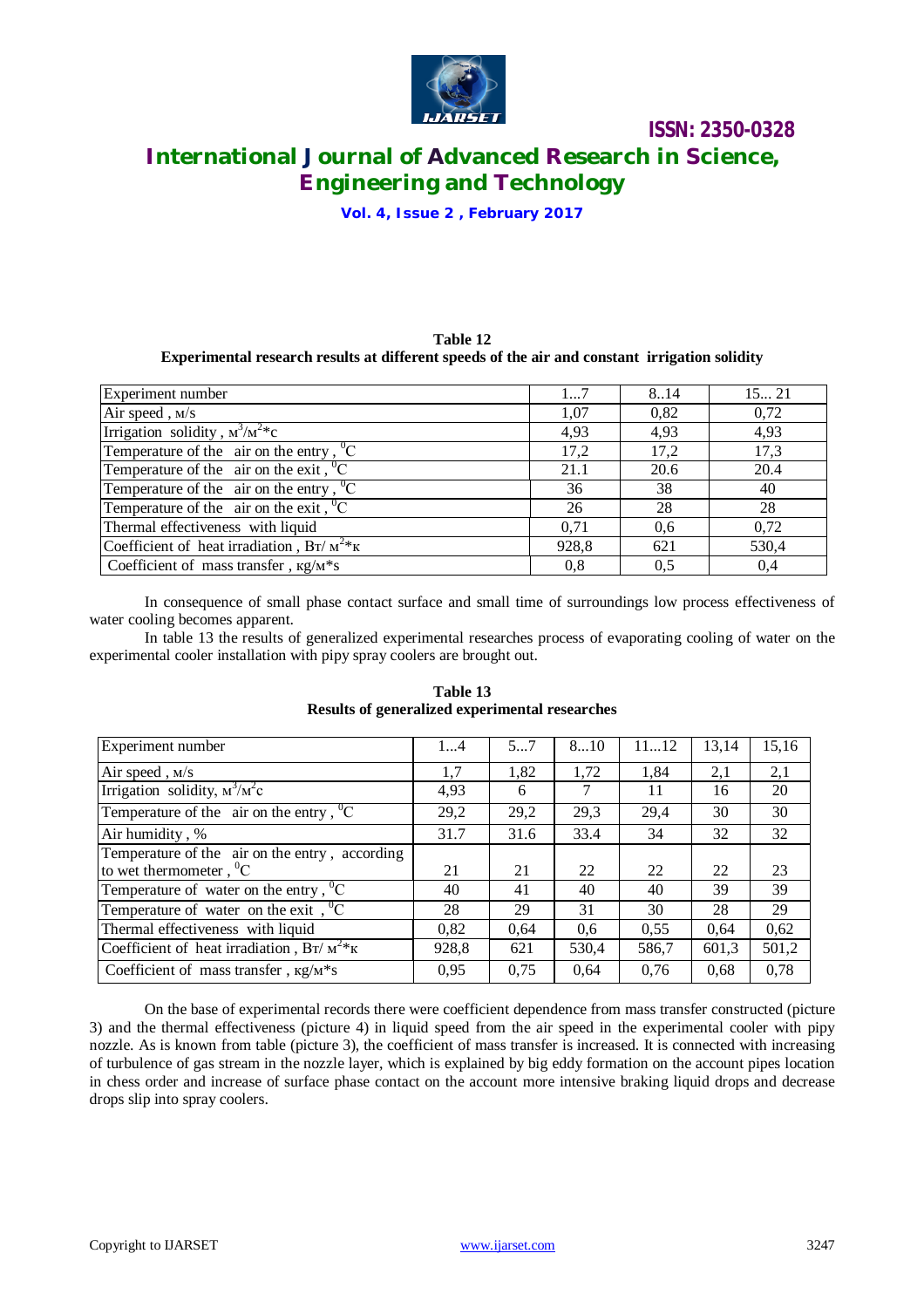

# **International Journal of Advanced Research in Science, Engineering and Technology**

**Vol. 4, Issue 2 , February 2017**

 $\beta_{\rm v}$  $0.78$  $0.76$ 0.75 0.64  $0.55$ W, M/c 1.72 1.82 1.84  $1.7$  $2.1$ **Picture 3. Dependence of mass transfer from the air speed:**

At irrigation solidity1.  $-6 \text{ m}^3/\text{m}^2$ час; 2.  $-7 \text{ m}^3/\text{m}^2$ hour



**Picture 4.Thermal effectiveness dependence from the air speed** At irrigation solidity $q_{\mathbf{x}}$ - 6  $M^3/M^{2\text{hour}}$ ; ---- calculation on mathematical model

From the diagram (picture 4) we can see, with increase of the air speed thermal effectiveness is increasing with liquid phase. With increase of liquid consumption significance of thermal effectiveness is decreasing. It is